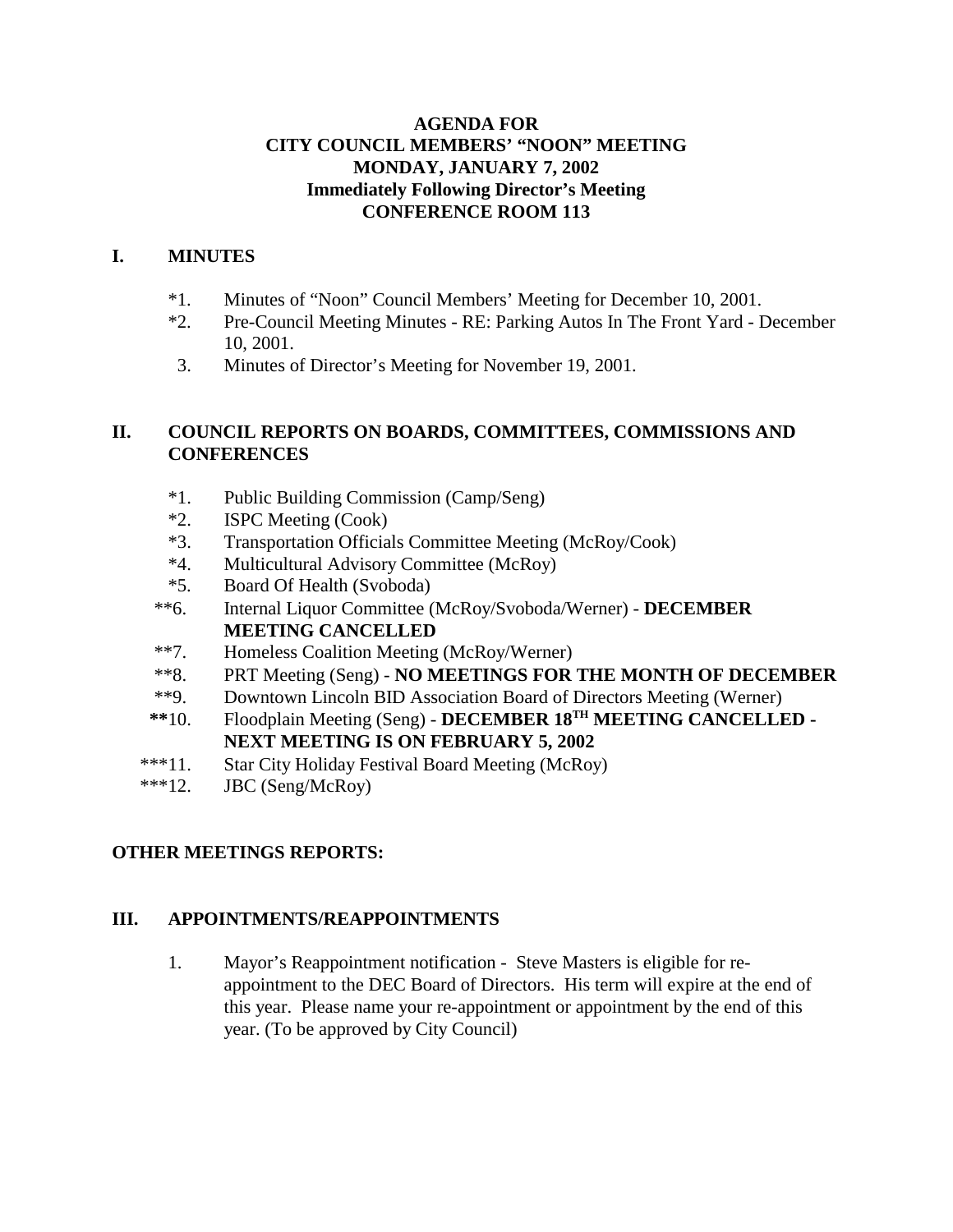#### **IV. MEETINGS/INVITATIONS**

- 1. Invitation to the Lancaster Conversation on Youth Development In The  $21<sup>st</sup>$ Century part of The National Conversation On Youth Development In The 21st Century – On Thursday, January 31, 2002 from 7:00 p.m. to 9:00 p.m. at the Lancaster Extension Education Center, 444 Cherrycreek Road - Please call 441- 7180 to RSVP by Friday, January  $25<sup>th</sup>$  (See Invitation).
- 2. The Nebraska Investment Finance Authority (NIFA) is pleased to announce the  $17<sup>th</sup>$  Meeting of the "First Friday Club", a forum for discussion of current housing issues affecting Nebraska's citizens on Friday, January 4, 2002 at 9:00 a.m. at 5550 Pioneers Blvd., – Please RSVP to Karon Andretti at 434-3906 (See Letter of Invitation).
- 3. The Third Annual Mayor's Community Conscience Award Presentation and Breakfast – Please join us in congratulating NEBCO, Inc. as the 2002 honoree of the Mayor's Community Conscience Award – On Thursday, January 17, 2002 from 7:00 a.m. to 8:00 a.m. at The Cornhusker Hotel, Grand Ballroom – Please RSVP by January  $10<sup>th</sup>$  to CenterPointe, Inc. at 475-5161 (See Invitation).
- 4. Letter from James R. Blue, President/CEO, Cedars Youth Services Would like to invite you, along with the other member's of the Lincoln City Council to a breakfast. They would like to brief you on the activities of the CEDARS organization, with specific focus on the development of the Northbridge Community Center at  $27<sup>th</sup>$  & Holdrege – Please join them on Friday, January 18, 2002 at 7:00 a.m. at the Lincoln Country Club in the Crystal Room (See Letter of Invitation).

## **V. REQUESTS OF COUNCIL FROM MAYOR** - **NONE**

#### **VI. MISCELLANEOUS**

\*\*1. Discussion on Madonna Tour regarding dates: Wednesday, January 30<sup>th</sup> or Wednesday, February  $6<sup>th</sup>$ , 2002 at 1:00 p.m.

#### **VII. CITY COUNCIL MEMBERS**

#### **VIII. ADJOURNMENT**

#### **\*HELD OVER FROM DECEMBER 17, 2001. \*\*HELD OVER FROM DECEMBER 24, 2001. \*\*\*HELD OVER FROM DECEMBER 31, 2001.**

ca10702/tjg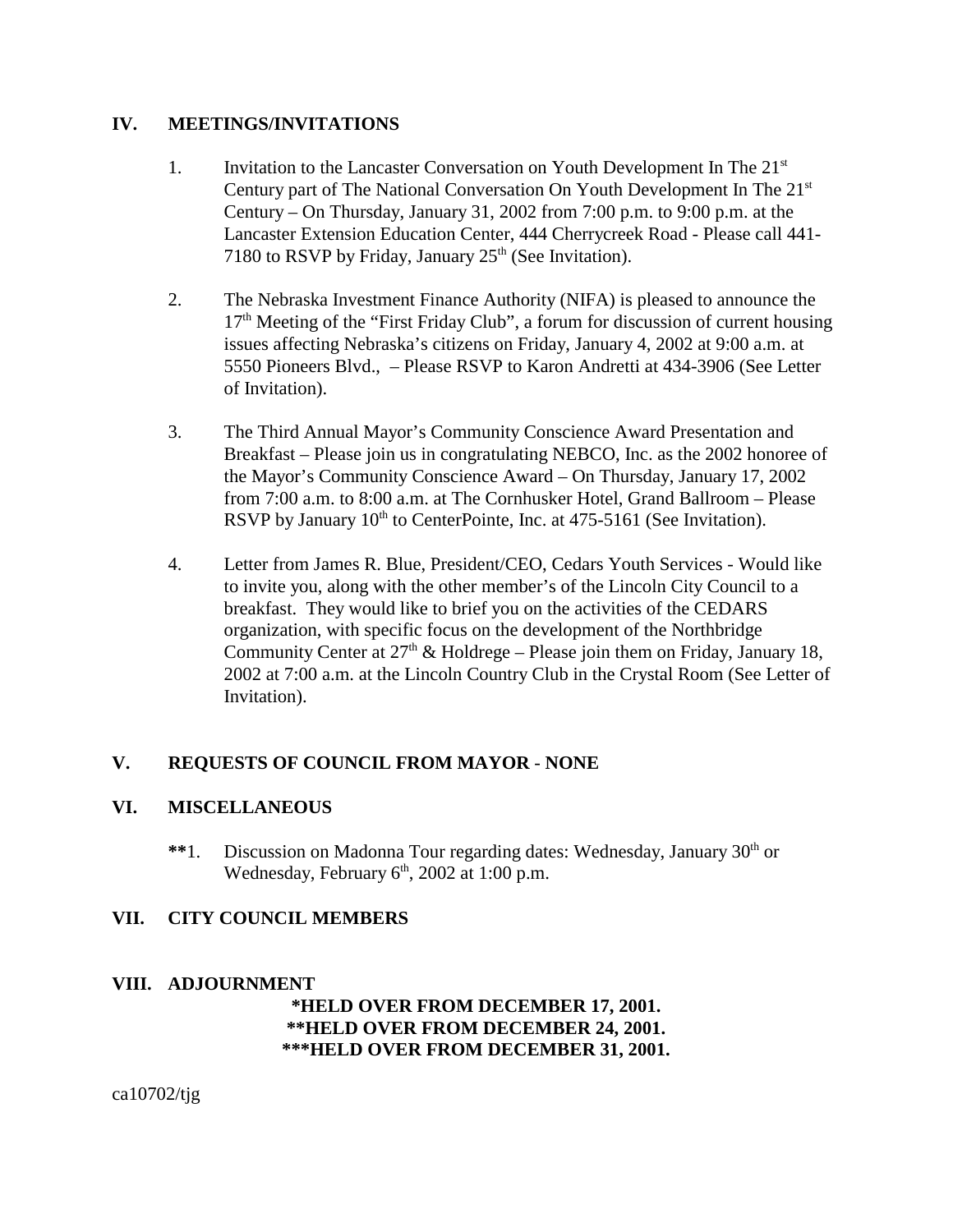# **MINUTES CITY COUNCIL MEMBERS' "NOON" MEETING MONDAY, JANUARY 7, 2002** *CONFERENCE ROOM 113*

**Council Members Present:** Annette McRoy, Chair; Jonathan Cook, Vice-Chair; Jon Camp, Glenn Friendt, Coleen Seng, Ken Svoboda, Terry Werner; ABSENT: None

**Others Present:** Mark Bowen, Ann Harrell, Amy Tejral, Mayor's Office; Dana Roper, City Attorney; Darrell Podany, Aide to Council Members Friendt, Camp and Svoboda; Joan Ray, Council Secretary.

## **I. MINUTES**

- \*1. Minutes of "Noon" Council Members' Meeting for December 10, 2001.
- \*2. Pre-Council Meeting Minutes RE: Parking Autos In The Front Yard December 10, 2001.
- 3. Minutes of Director's Meeting for November 19, 2001.

Vice-Chair Cook requested a motion to approve the above-listed minutes. Ken Svoboda moved approval of the minutes as presented. The motion was seconded by Coleen Seng and carried by the following vote: AYES: Jon Camp, Jonathan Cook, Glenn Friendt, Annette McRoy, Coleen Seng, Ken Svoboda, Terry Werner; NAYS: None; ABSENT: None

## **II. COUNCIL REPORTS ON BOARDS, COMMITTEES, COMMISSIONS AND CONFERENCES -**

\*1. PUBLIC BUILDING COMMISSION (Camp/Seng) Ms. Seng reported that they had reviewed the space study [County-City Departmental Space Needs Study], as had been discussed at a pre-council meeting this morning. Mr. Friendt asked what had prompted the space study. Ms. Seng replied that it had been 10-11 years since the last departmental space needs evaluation had been conducted. People are concerned about what will be done with the  $3<sup>rd</sup>$  Floor; when will we begin to address the  $3<sup>rd</sup>$  floor options; who will move where? These concerns all need to be addressed. The Mayor had inquired of the Public Building Commission last year if it wasn't about time to do a space reevaluation. Almost everything that had been in that first study has been taken care of.

Ms. Seng noted that they had received the final report on the parking study which was done by the firm that had done the pre-council last year on this issue. That is what we will be working on tomorrow.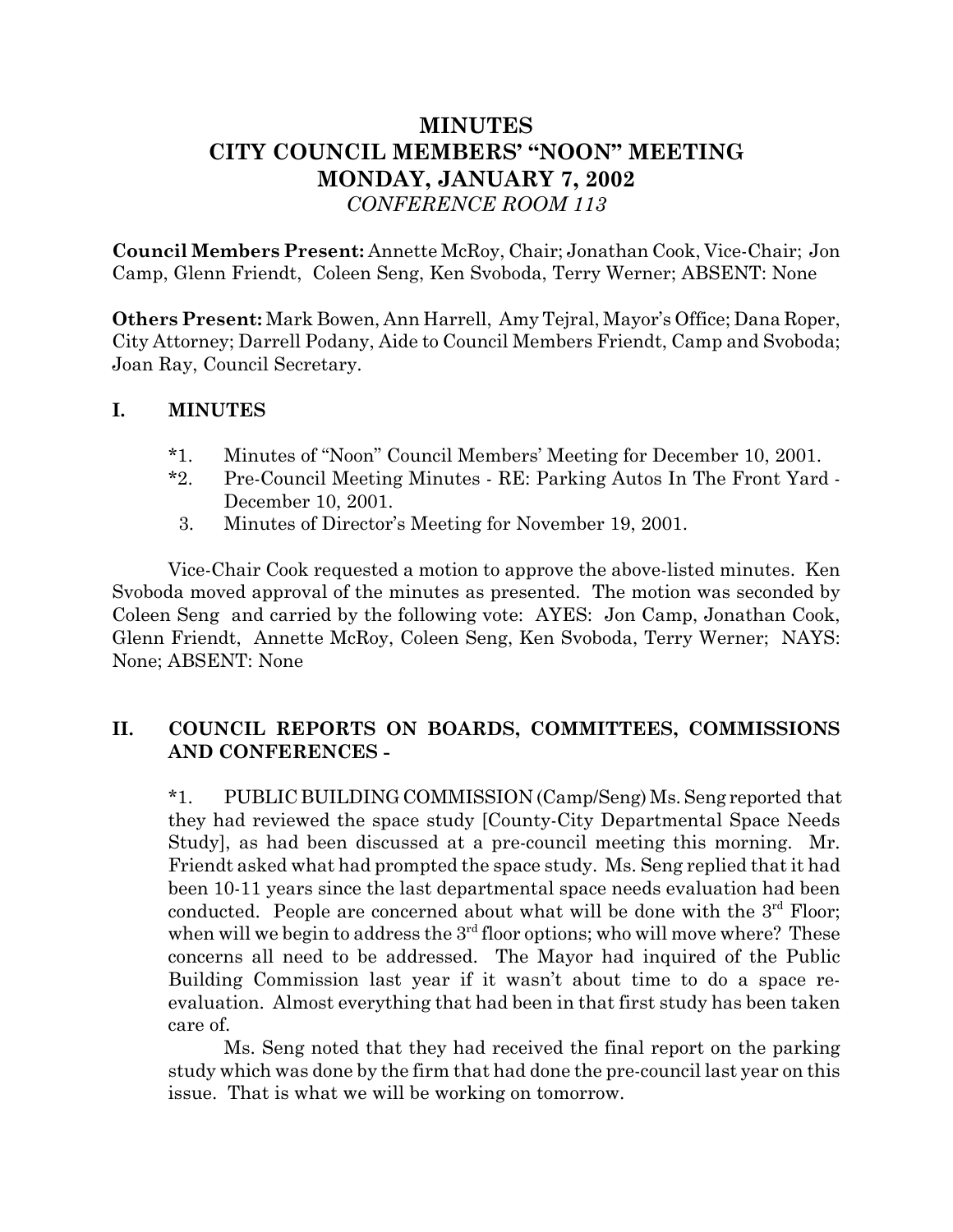She reported that the coat rack for the Council Chambers had been discussed, as requested by the Planning Commissioners. There is a coat rack in the press room. The Planning Commissioners will be notified of this.

Mr. Camp stated that they had done a `field trip' into the City Council Chambers. There were questions regarding flat screens on the dias and the sound system. It was decided to place two regular computer monitors at each end of the dias, which would put them out of camera range and offer no obstruction of view for either the Council or the audience. We'll test that set-up and see how it works. The Council briefly discussed monitor options in the Chamber, noting that the main prohibition on any system would be the cost involved. Mr. Camp noted that they were certainly open to any suggestions on the issue.

He continued, stating that the parking study was complete and that there were 407 parking spaces for this building, for visitors and employees. Mr. Camp gave a copy of the study to Mr. Cook for his review.

\*2. ISPC (Cook) - No Report

\*3. TRANSPORTATION OFFICIALS COMMITTEE (McRoy/Cook) - Ms. McRoy reported that they passed the City and County's Long Range Transportation Plan. She explained that they formally adopted the recommendations according to the Federal Guidelines governing the Beltway project.

\*4. MULTICULTURAL ADVISORY COMMITTEE (McRoy) - Ms. McRoy reported that she had presented the information regarding the City paying for interpreters (when necessary at Public Hearings regarding City business). She gave MAC members the information that Ms. Ray had compiled. The MAC decision was that the City should pay for the cost of an interpreter for those public hearings. We should find a way, if it's necessary, to pay for it. They concurred that if the ethnic centers would volunteer to do it that would be acceptable, but when push comes to shove, access to government is more important than the cost. They felt that a recommendation should come back to the Council that a policy should be established which would provide for payment by the City for providing an interpreter - if it was necessary and requested. Mr. Cook asked if this would only apply to issues on the Agenda? Ms. McRoy replied that that was what she had indicated when she presented the issue to the MAC. She noted that since MAC is an advisory board to the Mayor and Council, that is what this is...a recommendation.

Council discussed the issue at length, debating whether the decision should be set out as a policy or as an ordinance or resolution; or even whether the City should be responsible at all for providing an interpreter. After consideration of all the concerns expressed, the final consensus was that Council would hold a Pre-Council meeting on this issue to decide how they would like to proceed on the matter.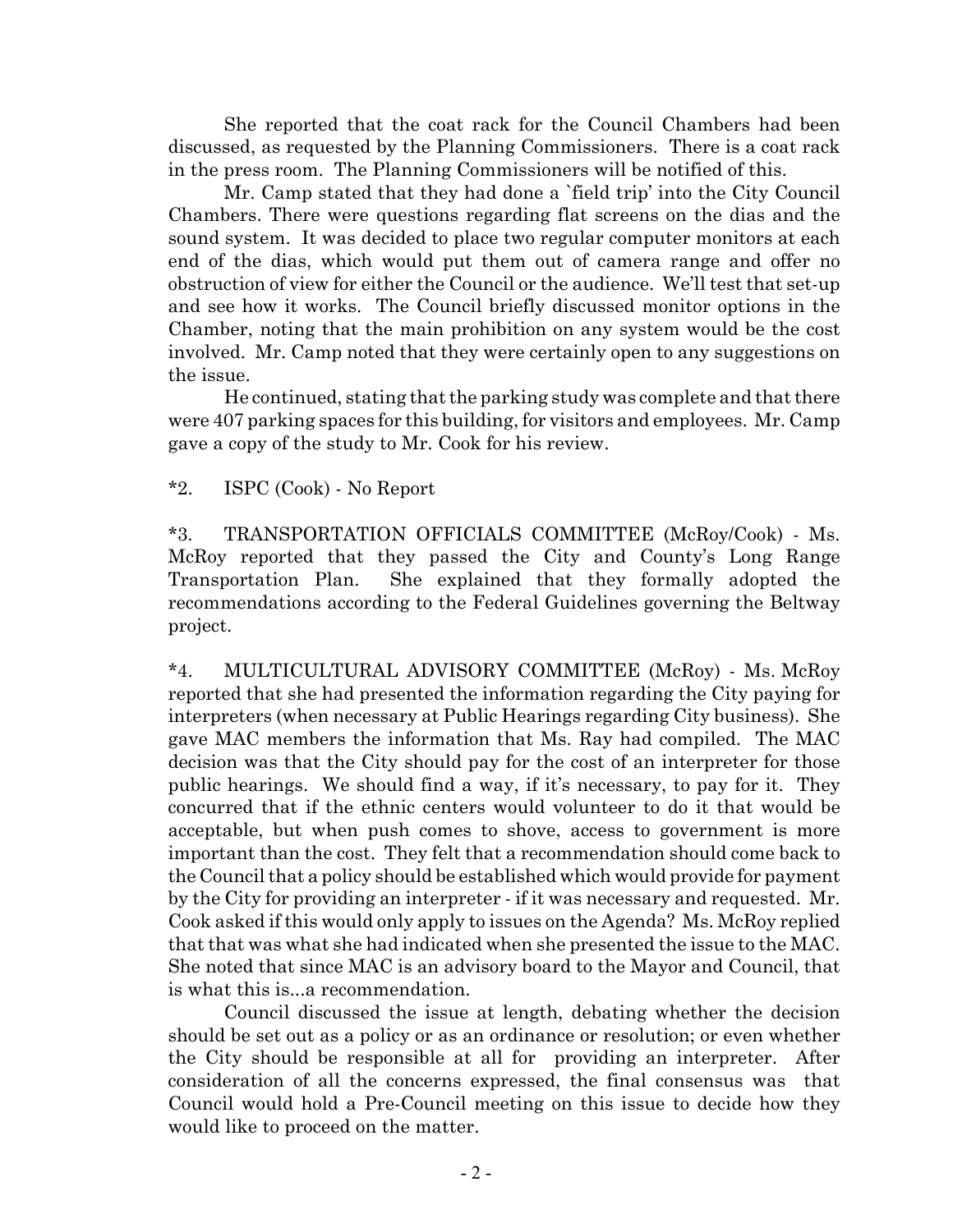Ms. McRoy requested that Ms. Ray provide the Council Members with the summary material which had been compiled previously on this issue. An halfhour Pre-Council will be scheduled at a later date with MAC representatives in order to include their input prior to any action or initiation of a formal policy.

\*5. BOARD OF HEALTH (Svoboda) Mr. Svoboda reported that the reorganization of the Health Department had been discussed. Mr. Dart had indicated at the Directors' Meeting this morning that he would be supplying Council Members with a copy of the new "flow chart". Some of the divisions have changed their name, though their focus remains the same.

Tattooing had been discussed. The City Attorney's Office is in the process of drafting legislation for that, which will be brought back to the Board of Health for review and then forwarded to the City Council for action.

There will be further discussion on other issues at the Annual Board of Health Meeting tomorrow night. Mr. Svoboda stated that he wanted to stress exactly what that meeting would be. This will not be the same as the January Board meeting has been in the past. This will be just a "sit down" with the volunteer advisory committee, the Board of Health, its representatives, a few staff members and the elected officials. He stated that the County Board was invited, but did not know how many were coming to the meeting. He noted that the Mayor and his office were invited as well. Mr. Svoboda explained that this is a way to get the Board of Health more actively involved in the political process. We [elected officials] get to know our Board of Health better, and they us. The Board is looking for feed-back from elected officials on what direction we feel the Department of Health and the Board of Health should be following.

The meeting will be at 5:30 tomorrow evening at the Cornhusker. The Awards presentation will be held in April at a luncheon during Public Health Month. The Annual Conference will be held in conjunction with that meeting in April.

#### \*\*6. INTERNAL LIQUOR COMMITTEE (McRoy/Svoboda/Werner) - **DECEMBER MEETING CANCELLED**

## \*\*7. HOMELESS COALITION MEETING (McRoy/Werner) No Report

 \*\*8. PRT (Seng) - **NO MEETINGS FOR THE MONTH OF DECEMBER** Mr. Friendt asked if Mr. Cekal's assertion is accurate - that a high majority of PRT problems relate to duplexes? Mr. Cook stated that the majority of problems more probably relate to single-family dwellings than to duplexes. Ms. Seng noted that what Mr. Cekal would truly like is to have all the single-family homes inspected too - and we're a long way from that.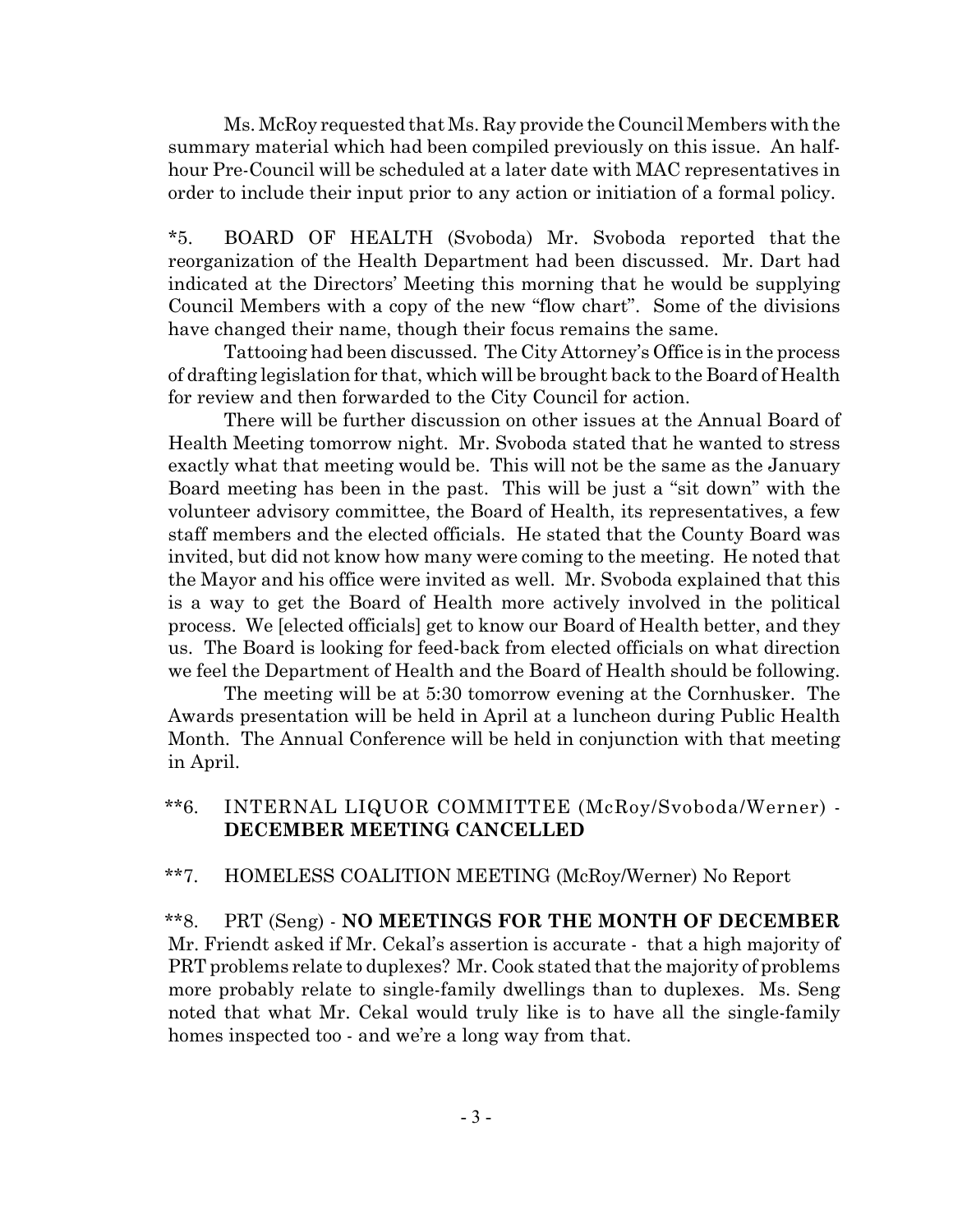Ms. McRoy observed that last year the Duplex Task Force had reported on where the majority of problems were. Ms. Harrell noted that what Mr. Cekal and a lot of the neighborhoods had hoped for was that the City would implement a licensing and inspection program for one- and two-unit dwellings like the program we have for three-units and above. That is strongly opposed by some in the community.

Mr. Cook noted that the Building and Safety Department is supposed to be monitoring complaints. He related that they had given a brief report to the Mayor's Neighborhood Roundtable about six months ago. They discussed duplexes and had indicated the complaint level hadn't been that high on duplexes, but single-family is different. Ms. Seng concurred, noting that all of PRTs really bad cases had involved single-family dwellings, adding that they aren't necessarily rental units, either.

Ms. Harrell explained that to warrant becoming a PRT case, there must be a lot more going on than just a complaint to the Building and Safety Department. Mr. Camp stated that a Pre-Council with the Building and Safety Department to see where they are on the monitoring of the problem properties would be appropriate. Ms. Harrell commented that the compilation report would probably not be ready for a couple of months. Mr. Cook asked that when Ms. Harrell knew the time line for the completion of the report, to inform Council and set up a Pre-Council at that time. Ms. Seng noted that police staff from the PRT should also be included in a Pre-Council presentation. Ms. Harrell answered that they would discuss this and find out when the tracking information would be available and she would advise the Council of her findings.

\*\*9. DOWNTOWN LINCOLN BID ASSOCIATION BOARD OF DIRECTORS MEETING (Werner) Mr. Werner reported that Kathleen and Kent made yet another Comprehensive Plan presentation. Mr. Dallas McGee made a report on the downtown Mega-plex, which is now called Market Place Square. The process they're going through now is design review. They felt with the eminent domain resolution they've accelerated the negotiations. There will be another design meeting in February. He noted that Debbie Brehm had been given an opportunity to speak. She was very gracious in her explanation of why they were stepping back.

Mr. Werner continued his report, noting that, the Star City Parade will be held December 7<sup>th</sup>. "Stars in Action" will be the theme. He commented that they had talked a little about the parade, and he was impressed, because there were a couple of things of which he had not been aware. The Old City Hall building is utilized for activities. There had been 350 people building gingerbread houses there this year. The Douglas Theater provides a program as well, giving out free pop corn, soda, toys and candy. Last year they had 350 people participating; this year they had over 600.

Mr. Camp asked if there had ever been any discussion regarding the anchor of the Mega-complex being a large bookstore? There had been concerns expressed about a city-subsidized book store in competition with the Nebraska Book Store and the University's Book Store. Mr. Werner replied that there had been no discussion regarding that issue. Mr. Camp noted that it is a concern that the City might be undermining pre-existing businesses in the area. Mr.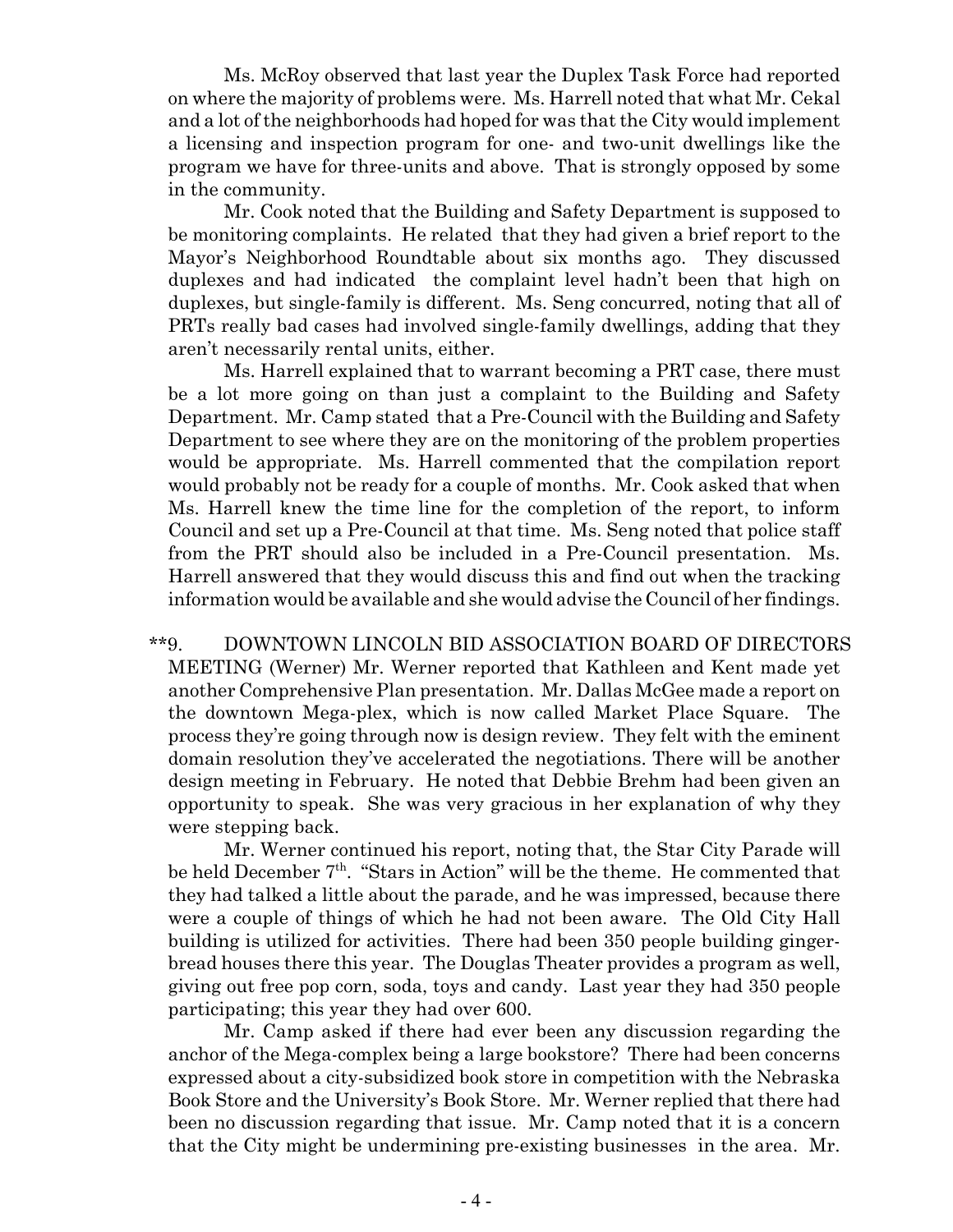Werner asked if the City would have much say as to who the tenants would be? He asked if that wasn't out of the City's realm of jurisdiction. Mr. Cook noted that the City was not supplying money directly to the developer. Ms. Harrell noted that the City's contribution would be in the form of tax increment financing [TIF] funds. Mr. Cook noted that those funds would be used for public improvements around the site. Mr. Bowen emphasized that there is, however, no cash subsidy involved. Ms. Harrell also confirmed that the City had no say on the tenant mix of the complex...it is a private developer doing the project and those would be private decisions as to what the market would bear in Lincoln.

 \*\*10. FLOODPLAIN MEETING (Seng) - DECEMBER 18TH MEETING WAS CANCELLED - NEXT MEETING IS ON FEBRUARY 5, 2002 - [Ms. Seng explained that the Corp of Engineers did not have their material ready, but should be prepared for the February 5<sup>th</sup> Meeting.]

\*\*\*11. STAR CITY HOLIDAY FESTIVAL BOARD (McRoy) No Report.

\*\*\*12. JBC (Seng/McRoy) - Ms. Seng reported that Community Learning Centers had been a topic of conversation. They're headed toward a summit meeting this month. She noted that she still had not received a letter on that. Ms. Tejral indicated that she would look into that.

Ms. Seng continued her report, noting that some of the JBC members had some concerns about how they were interacting with several of the social service and human service agencies. She felt that everyone felt better after listening to Ann Johnson's report.

She reported that there had been reports from United Way; from Marc Wullschleger on SOR Housing Projects; there had been a Malone Center Update; a C-SIP update; and we planned the February Agenda.

Ms. Seng noted that Malone Center is having a special meeting tomorrow night. Mr.Svoboda asked what time that meeting would be. Ms. Seng responded that it would be at 7:00 p.m., at the Center. She explained that the meeting was for the paid membership, but there would be seating for nonmembers for those interested who wanted to attend.

# OTHER MEETING REPORTS - None

## **III. APPOINTMENTS/REAPPOINTMENTS** -

1. Mayor's Reappointment notification - Steve Masters is eligible for reappointment to the DEC Board of Directors. His term will expire at the end of this year. Please name your re-appointment or appointment by the end of this year. (To be approved by City Council) - It was noted that Mr. Masters' reappointment was listed on the formal agenda for introduction this date and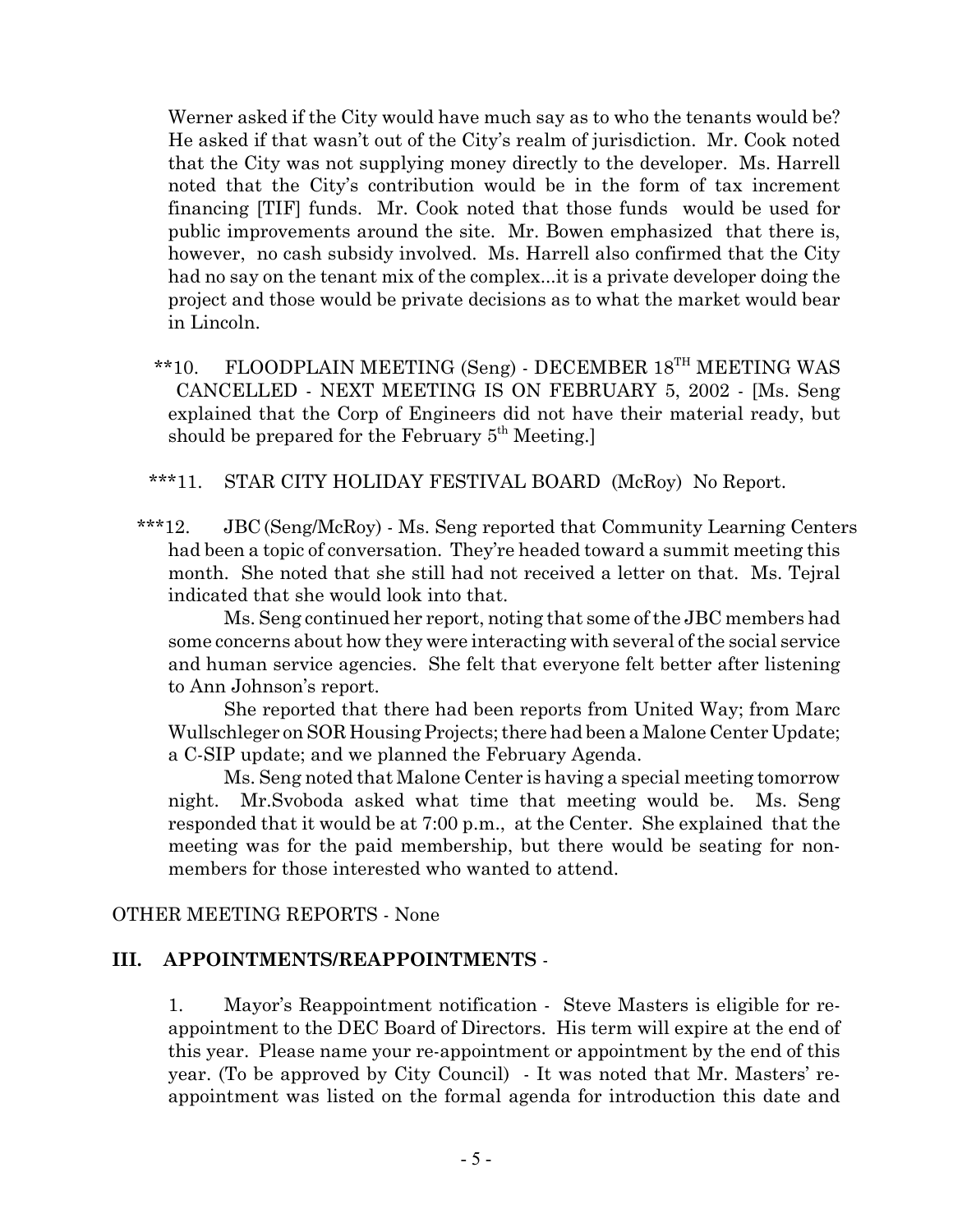action on January  $14^{\text{th}}$ .

 Ms. Tejral passed out a list of upcoming appointments for Council's consideration and review.

- **IV. MEETINGS/INVITATIONS**  Noted Without Significant Comment
- **V. REQUESTS OF COUNCIL FROM MAYOR** Noted Without Significant Comment.

### **VI. MISCELLANEOUS** -

1. Discussion on Madonna Tour regarding dates: Wednesday, January  $30<sup>th</sup>$ or Wednesday, February 6<sup>th</sup>, 2002 at 1:00 p.m. Council Members Werner, Svoboda, Seng and Camp indicated that they would plan on touring the facility on Wednesday, February 6th at 1:00 p.m. - *Madonna Staff were informed of this on January 8, 2002 by voice-message.*

## **VII. COUNCIL MEMBERS**

**JON CAMP** - No Further Comments

**JONATHAN COOK** - Mr. Cook brought up two issues that would be heard at the Formal Council Meeting today - issues that would have been better addressed at Pre-Council meetings.

The first issue was the Liquor License Managers applications and whether or not one manager should be allowed to oversee more than one facility. Council discussed their views and concerns on this issue, noting previous discussions and police department recommendations and the desire to include industry representatives in the decision making process. A final decision was made to have the issue brought forward at the next Internal Liquor Committee meeting in order to include industry input prior to making a final policy decision.

The second item Mr. Cook brought forward for Council discussion was the Water District issue. Mr. Cook proposed, rather than having a Pre-Council, that there be two proposed legislative bills. This would avoid combining the districts; vote one -the one the residents want- up; vote the other down, if the residents don't want it. If they do want it, have the two separated. Bring the combined legislation and the separated legislation forward. This would be in lieu of a pre-council. Ms. Seng agreed, noting that there had already been two pre-council meetings on this issue. Mr. Friendt asked if this would deal only with these two neighborhoods, or would this address the broader spectrum of the water district issue? It was determined that it would be best to have the debate in the public forum with the three legislative bills as outlined in Mr. Cooks proposed options as stated above.

#### **GLENN FRIENDT** - No Further Comments

**ANNETTE McROY** - No Further Comments